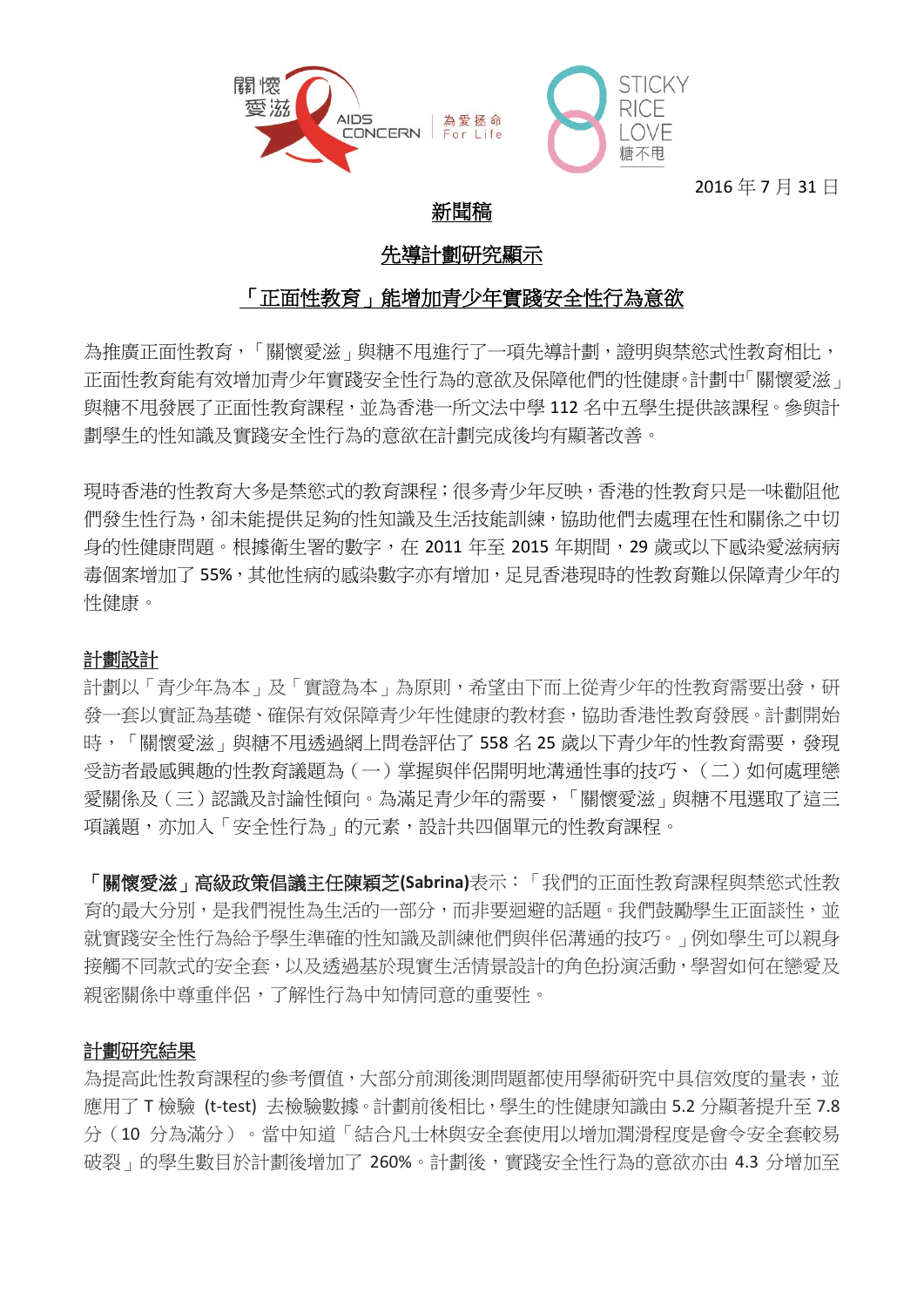

4.7 分(6分為滿分)。另外,80%學生認為計劃有助他們掌握與伴侶溝通技巧及化解與伴侶之 間的衝突。小組訪談的內容亦顯示,學生普遍認為課程內容較「貼地」和現實,能幫助他們有 效處理性與關係中遇到的問題。

糖不甩創辦人辛蔚嫺**(Julia)**表示:「研究數據顯示,課程不僅給予學生性健康知識,亦訓練他 們在性和關係之中的溝通技巧,讓他們能夠將性健康知識付諸實踐。」

#### 政策建議

「關懷愛滋」與糖不甩促請香港教育大學及其他大學把正面性教育課程設定為準教師的必修科。 另外,政府應成立基金,確保教育工作者及非政府組織能有足夠資源為青少年提供正面而有效 的性教育。

計 劃 中 使 用 的 正 面 性 教 育 教 學 手 冊 ( 連 工 作 紙 及 教 案 ) 已 上 載 至 <http://aidsconcern.org.hk/chi/policy-research> 供性教育工作者使用。歡迎有興趣合作推廣正面性 教育的老師或社工與「關懷愛滋」及糖不甩聯絡。

如有任何查詢,請聯絡 李敏 (Annie) 「關懷愛滋」市場及傳訊主任 電話: 2898 4411 / 9753 9074 annie.li@aidsconcern.org.hk

#### 關於「關懷愛滋」 **[\(http://aidsconcern.org.hk/\)](http://aidsconcern.org.hk/)**

「關懷愛滋」成立於 1990 年,是本港首個關注愛滋病及提供有關服務的非政府慈善組織。我們的願景是在香港 建設「三零」社會:零新感染、零標籤及零愛滋病相關死亡。我們將從個人、機構、社會層面出發,帶動全面的 社會改變,達至「三零目標」,阻遏愛滋病病毒傳播,消除社會對感染者的負面標籤。

#### 關於糖不甩 **[\(www.stickyricelove.com\)](http://www.stickyricelove.com/)**

成立於2014年,糖不甩是個針對香港青少年的網上性健康平台,致力建立一個安全及開放的空間,讓年 輕人輕鬆自在地學習及討論性健康相關的議題,希望改善香港的性教育。糖不甩為社會凝造友善氣氛, 令不同的人有足夠的性知識及對議題有充分的了解,培養年輕人性決策的能力。網上平台設有討論區 及網誌,糖不甩另有舉行不同的教育活動。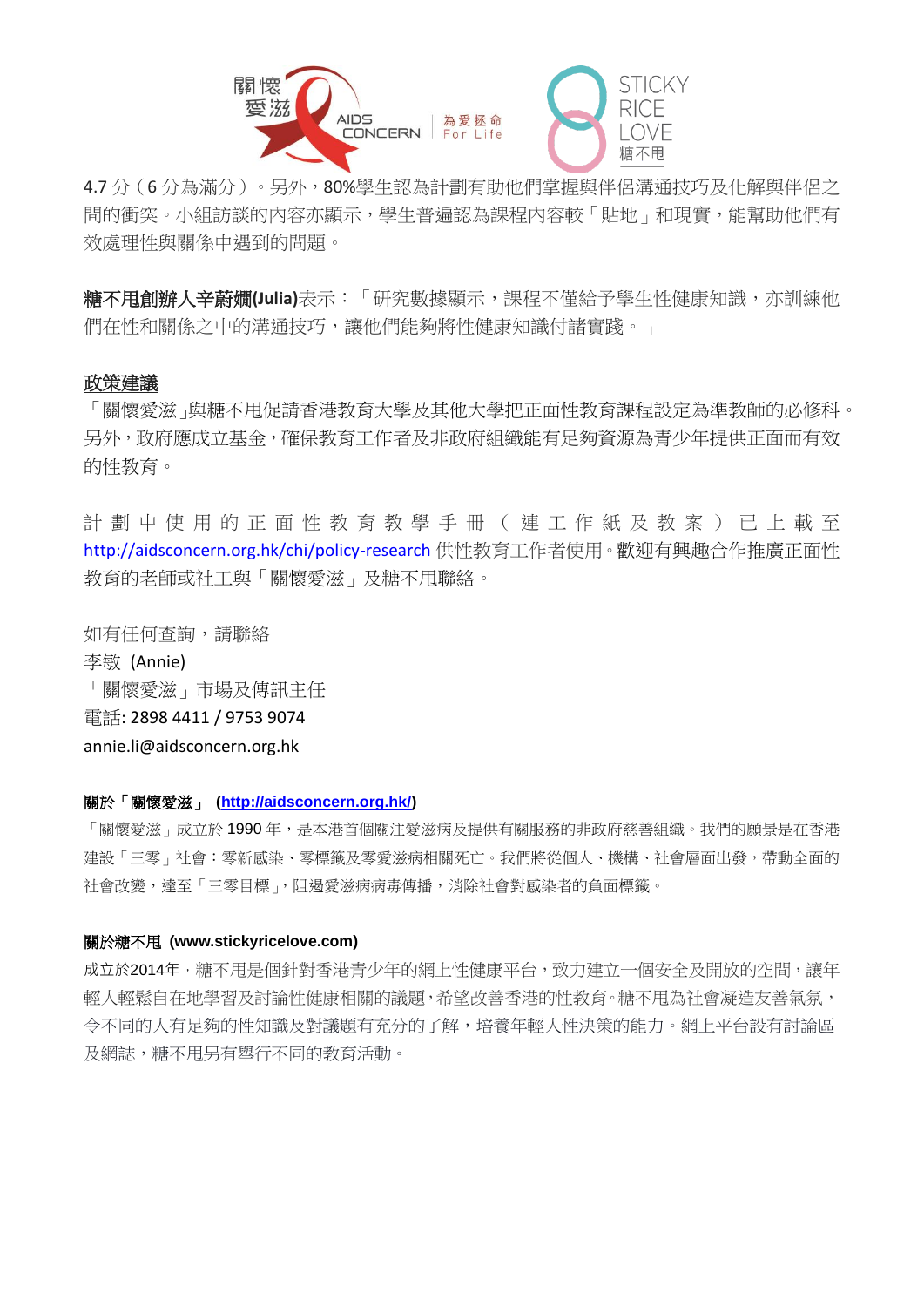

31st July, 2016

## **Press release**

# **Demonstration scheme shows a positive approach to sexuality education enhances the motivation of youth to practise safer sex**

A demonstration scheme (the 'Scheme') carried out by AIDS Concern and Sticky Rice Love shows that a positive approach to sexuality education, compared with an abstinence-based education, can effectively enhance the motivation of youth to practice safer sex and improve their sexual health. In the Scheme, positive sexuality education classes developed by AIDS Concern and Sticky Rice Love were run for 112 Form 5 students in a grammar school in Hong Kong. The students' sexual knowledge and motivation to practice safer sex are found to have significantly improved after the Scheme.

Much of the current sexuality education in Hong Kong is abstinence-based. A lot of young people report that the current sexuality education in Hong Kong only guides them to say no to sex but does not equip them with the much-needed sexual knowledge and life skills to deal with sexual health problems in sex and relationships. Such education is ineffective in improving the sexual health of youth. According to the Department of Health, the number of people aged 29 or below infected with HIV rose by 55% from 2011 to 2015, and there are also reports of increasing cases of other sexually transmitted infections.

## **Design of the Scheme**

The aim of the Scheme is to develop a sexuality education teaching manual that can effectively protect the sexual health of youth with a youth-oriented and evidence-based approach. At the start of the Scheme an online survey was done with 558 young people aged below 25 to study their sexuality education needs. Results show that the respondents were most interested in (i) how to openly communicate with partners about sex, (ii) how to handle love relationships and (iii) understanding and discussing sexual orientation. Lesson plans were consequently developed specifically on these three topics together with the element of 'safer sex knowledge' to suit the needs of young people.

**Senior Policy and Advocacy Officer of AIDS Concern Sabrina Chan** says, 'What distinguishes the Scheme from most sex education classes in Hong Kong is that sex is seen as part of life rather than something to avoid talking about. Students were encouraged to talk about sex with information and skills to communicate with partners about practicing safer sex.' For example, students could touch and learn about condoms with different features. A role play was also designed for students to openly talk about issues such as ensuring informed consent in sex and mutual respect in real-life scenarios.

## **Findings**

In order to improve the impact of our sexuality education curriculum, most of the survey questions were validated scales from academic research and T-test statistical analysis was applied to the test the